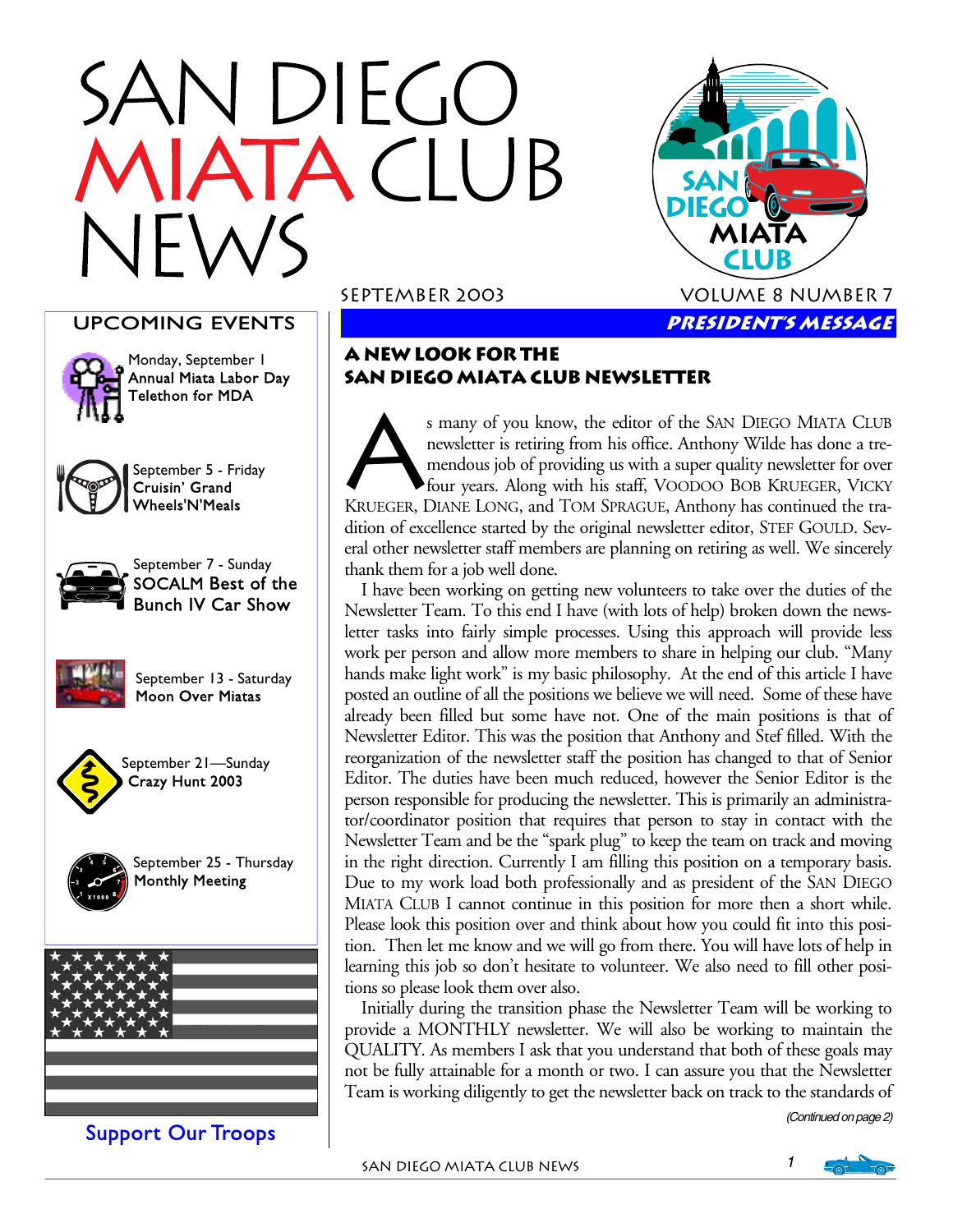quality and schedule that you are accustomed to.

 What does the future hold? As with any change in administration and staff you can expect to see some new features and columns. I predict that you will be pleased with the new ideas that will be incorporated into the newsletter. If you have suggestions or ideas on things you would like to see covered in our newsletter then by all means contact the Newsletter Team and give them your idea. Now is the time to incorporate new ideas and methods into the newsletter. With the great foundation laid down by the Newsletter Team's predecessors we can only increase the quality and content of an already fine document.

Steven J. Kennison President San Diego Miata Club

#### **NEWSFLASH!**

ALL NEWSLETTER POSITIONS HAVE NOW BEEN FILLED. **THANK YOU VOLUNTEERS!** 

#### **Newsletter Team**

TAKE THE TIME TO SAY "THANK YOU!" TO THIS HARDWORKING BUNCH!

ANTHONY "NEVADABOB" WILDE - Editor newsletter@sandiegomiataclub.org

VOODOO BOB KRUEGER

vbob@teamvoodoo.com

DIANE LONG djaws@san.rr.com

TOM SPRAGUE tspraguepr@aol.com

858-486-6771

Ranners Vehicle lettering by display signs<br>Mindow lettering<br>XEROX copies Trade shows

13000 Danielson St., Suite G Poway, CA 92064<br>Fax 858-486-6779 signup7@aol.com

## **Organization**

Although there is normally only one person listed in a position, there may be several others working to help. Example: Mailing Coordinator provides a place for the collation process but may have a person picking up the newsletters, getting stamps, etc. Other people would be involved in the collation process (i.e. stamping, labeling, etc.). Ultimately the Mailing Coordinator is responsible for that entire process but doesn't necessarily have to do all the work.

- ⇒ Senior Editor -EUNICE BAUMAN Coordinate newsletter team
- ⇒ Photo Editor -VICKI & BRYAN KIEHL, ROBIN FAIRCLOTH -Scan pictures, match captions to photos, get pictures from members.
- ⇒ Layout Editor -LAURIE WAID Layout newsletter, send to printer.
- ⇒ Feature Editor– BRENDA KAY Edit/Write Feature Articles
- ⇒ Membership Information -GALE CHAN Provide membership information to team.
- ⇒ Member Profile Editor -TOM SPRAGUE
- ⇒ Technical Editor -SCOTT LEWIS-Motorsports, aftermarket items.
- ⇒ Events Editor -Fun Team, STEVE WAID - Upcoming events
- ⇒ Mailing Coordinator- DYANNA SMITH - Pick up newsletters from printer, arrange folding location, coordinate folding. VICKY KRUEGER - Provide stamps, deliver newsletters to post office
- ⇒ Classified Editor—BARRY BILLINGSLEY—Local business discounts & Classified Ads
- ⇒ Proof Readers -PAM HUNT, TED KESLER, BUFFY HERGENRADER, TOM SPRAGUE

#### **Board of Directors**

Executive Board **President**  STEVE KENNISON (858) 271-8498 president@sandiegomiataclub.org

**Vice President**  BRUCE LEWIS (619) 447-0930 vicepresident@sandiegomiataclub.org

**Secretary**  SUE HINKLE (760) 735-9456 secretary@sandiegomiataclub.org

**Treasurer**  ROZ SCOTT (760) 789-3872 treasurer@sandiegomiataclub.org

Administrative Board **Membership**  JUDY RYAN & GALE CHAN (619) 434-2007 or (858) 492-9227 membership@sandiegomiataclub.org

**Events Coordinator**  STEVE WAID (760) 432-0727 events@sandiegomiataclub.org

**Club E-mail Postmaster/Webmaster**  ROBERT "JTBOB" HOLLAND (858) 549-4011 webmaster@sandiegomiataclub.org

**Club Regalia**  BARBARA TEMPLETON & KATHY ROBERTS (760) 751-8636 or (858) 578-5727 regalia@sandiegomiataclub.org

> **Newsletter**  ANTHONY "NEVADABOB" WILDE (858) 693-8095 newsletter@sandiegomiataclub.org

To send e-mail to all members of the board: board@sandiegomiataclub.org

#### **Notices**

The SAN DIEGO MIATA CLUB is a non-profit California corporation. The *SAN DIEGO MIATA CLUB NEWS* is the monthly newsletter of the SAN DIEGO MIATA CLUB. Use of articles or stories by other Miata clubs is hereby granted, provided proper credit is given. Submissions to the newsletter are welcomed and encouraged. Where possible, please e-mail your submissions to the newsletter editor. Submissions can also be mailed to the club's post office box.

**Submission deadline is the 15th of each month.** 

*Editor reserves the right to edit all submissions.*

The SAN DIEGO MIATA CLUB has established a dedicated World Wide Web Home Page at: www.sandiegomiataclub.org

Dedicated 24-hour voice message line: (619) 434-2007

SAN DIEGO MIATA CLUB P.O. Box 17253 San Diego CA 92177

2 SAN DIEGO MIATA CLUB NEWS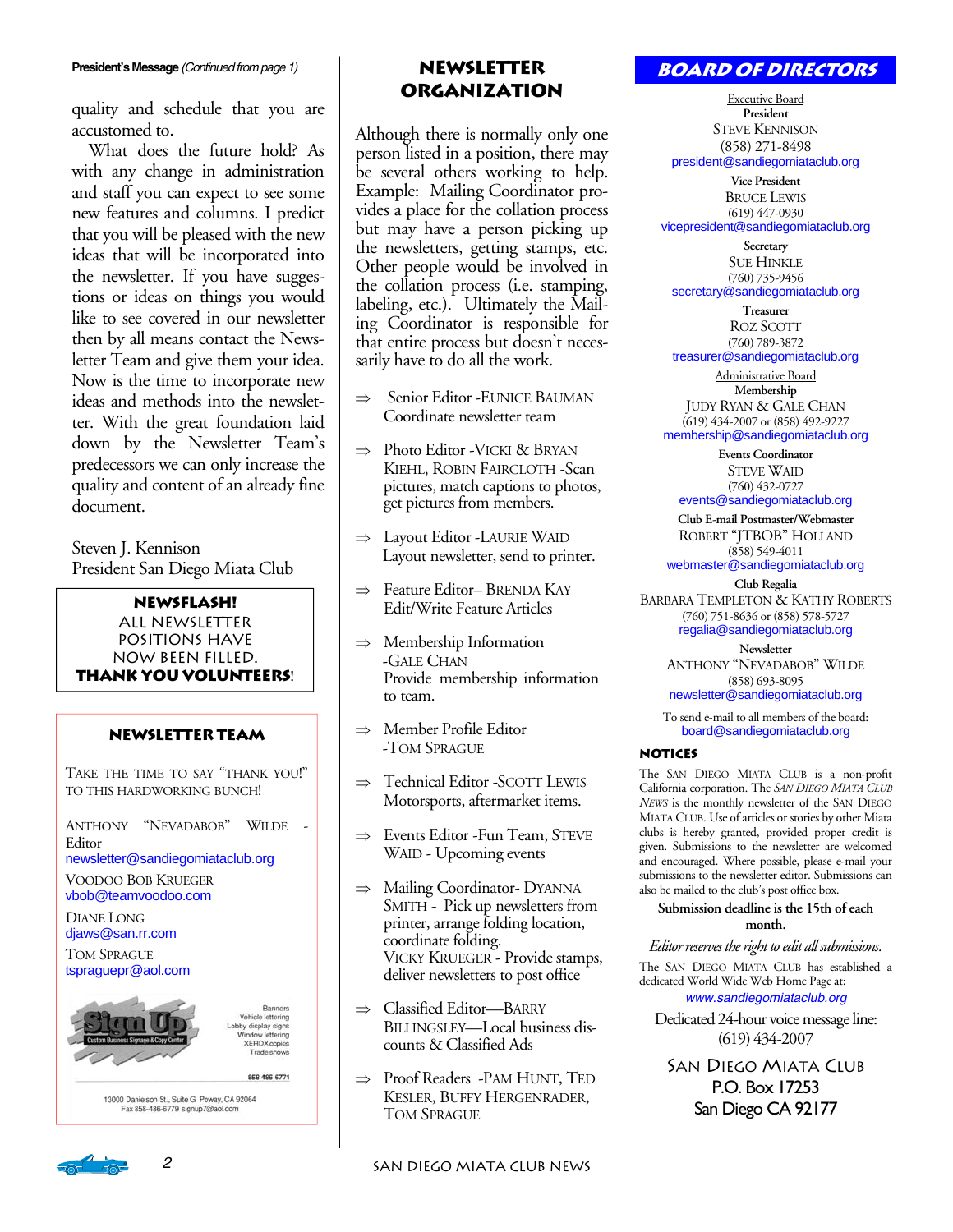**membership information** 

#### **New Members!**

#### **WELCOME to our newest members (since last newsletter):**

DIANE & BRUCE HARTCORN Fallbrook 2002 Silver Leather

FRAN HITT San Diego 1999 Twilight Blue

**Renewing members (since last newsletter):** 

GALE CHAN CHRIS CHISOLM RAYMOND & BARBARA D'ARGENIO LEONARD & LOIS GARTH JOHN & KATHRYN HEANEY JAMES HIND CRAIG & JESSICA JULIAN DALLAS & MICHELLE KLASSEN FRED LERNER LOU & WENDY LOPEZ SAM RAMEY GENE & PINKIE STANLEY

#### **Mission statement**

The purpose of the club is to promote the enjoyment of, and enthusiasm for, one of the world's most exciting sports cars — the Mazda Miata.

 Owning and driving a Miata is one of life's great pleasures, and adding the company and camaraderie of likeminded enthusiasts only enhances the experience. Won't you join the fun as we enjoy the beauty of San Diego County from the seat of a very special little roadster?

**Let's have fun driving our Miatas!** 

#### **Membership Statistics Member profiles**

s of August 19, 2003, there are 361 memberships (138 single, 223 dual) for a total of 584 members.

Memberships by Miata Color:

86 Red

- 52 White
- 35 Silver
- 33 Black
- 24 Emerald Green

14 BRG

- 14 Montego Blue
- 13 Twilight Blue
- 12 Sapphire Blue
- 12 Yellow
- 11 Crystal Blue
- 11 Mahogany
- 9 Laguna Blue
- 9 Mariner Blue
- 6 Midnight Blue
- 6 Titanium
- 5 Garnet
- 5 Marina Green
- 5 Starlight Blue
- 4 Merlot
- 3 Strato Blue
- 1 Evolution Orange
- 1 Laser Blue
- 1 Splash Green
- 1 Teal (custom)
- 1 Viper Pearl Blue (custom) 10 Unreported\*
- \* Unreported means a member does not have a Miata at this time.

#### **Badges?**

H ave you wondered how to get those nifty engraved plastic name badges that have been turning up on members at the latest events? They are available for a mere \$6.50 each,including shipping to your home, from VICKY KRUEGER. You will need to give her cash up front, as the badges need to paid for in advance. Lots of colors are available to match your Miata. See Vicky at a monthly meeting or e-mail her at vicky@teamvoodoo.com.

To be included in our ongoing series of Member Profiles (see page 7 for this month's article) please write a short (200-400 words) summary and email it to:

#### newsletter@sandiegomiataclub.org

You can also mail it to the Club PO Box. Please include a photo. We want to see your face. Your photo will be returned!

**Regalia** 

## GOT ZOOM?

*zoom* --------------------------- T-Shirts *Zo*om----------------- Sweatshirts *ZOOM* ----Pins & Decals!

*ZOOM, ZOOM, ZOOM*… Get your SDMC Regalia directly

from the Regalia Gals (BARB TEMPLETON & KATHY ROBERTS) at the upcoming monthly meeting.

Zoom on down and pick up a few great club items to show off your enthusiasm for the incredible Mazda Miata, and the SAN DIEGO MIATA CLUB.

Got special sizes, items you want? Call or e-mail KATHY or BARB and let them know and they will personally hand deliver the items to you at the meeting.

Be sure to check at each monthly meeting for new items!

BARB TEMPLETON & KATHY ROBERTS (760) 751-8636 or (858) 578-5727 or regalia@sandiegomiataclub.org.

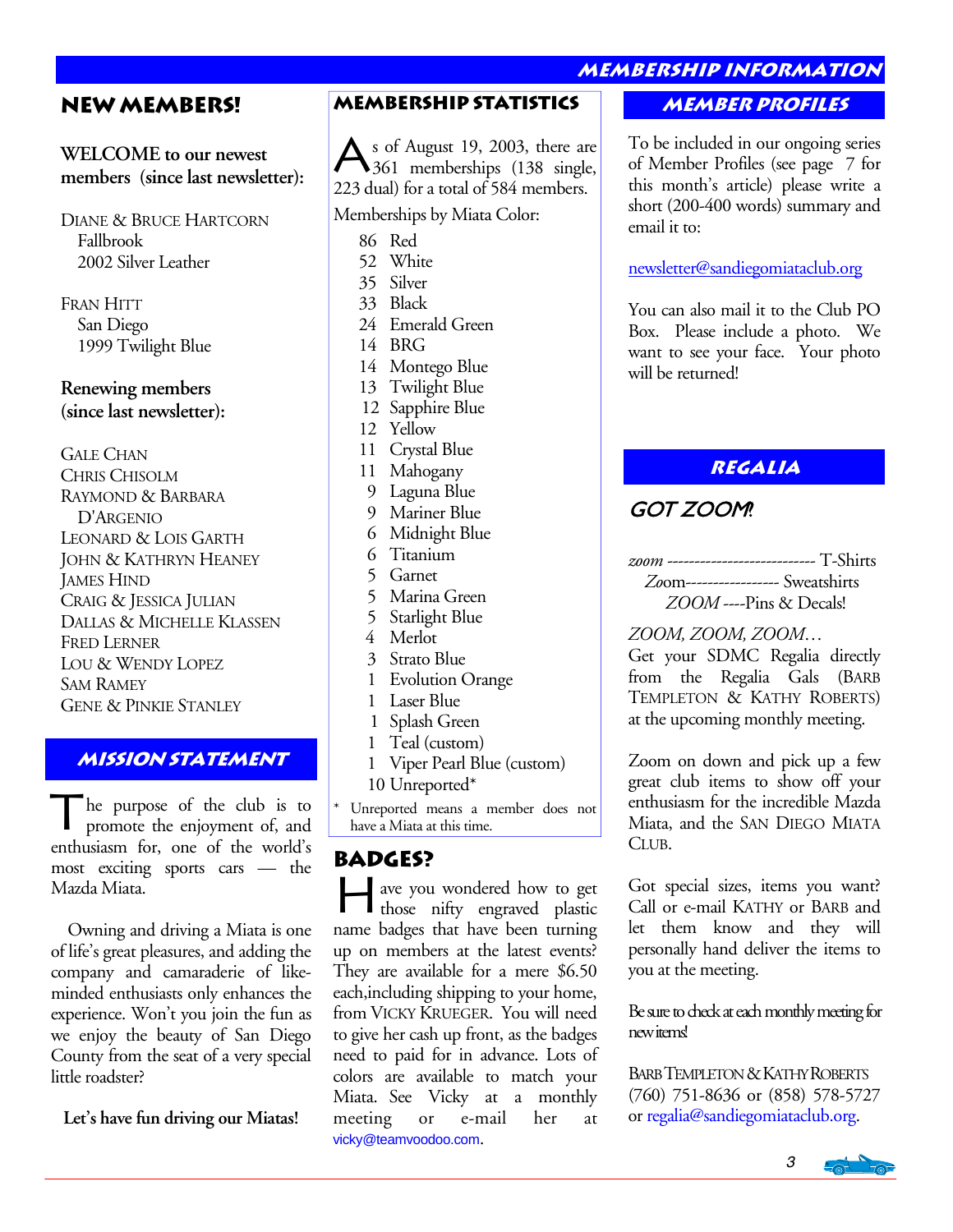#### **Upcoming Events for the month of SEPTEMBER**

#### **Annual Miata Labor Day Telethon for MDA**

**Monday, September 1, 2003 8:30 to 11:00 am** 

 Join us at the telethon and manning the phones for



one segment (only 30 - 45 minutes). Everyone has so much fun being with Miata friends and supporting MDA, a worthy cause, at the same time.

 Our President, STEVE KENNI-SON, and DUSTIN LEWIS, MDA Miles of Miata Chairperson, will present the club's check while SDMC is manning the phones. Miata attire is always great for the TV coverage. Meet at the Hardy Avenue parking lot behind the KPBS Studio adjacent to the San Diego State University campus. Bagels, juice, and coffee will be served between 8:30 and 9:00. There is no "fishbowl" drive-thru this year. Next we will be training for the phone segment and then on to the phones at 10:00am. You will be free for the rest of the day at about 11:00 am.

 We need at least 15 more people to man the phones. Please call SUE HINKLE, 760-735-9456 or PAMELA HUNT, 858-679-7711 to add your name to the list.

#### **Directions to KPBS Studios;**

Exit College Avenue off of I-8 and go south on College Ave. towards SDSU Right on Linda Paseo Right on Campanile Left on Hardy Left in to the parking garage

**Cruisin Grand Friday, September 5, 2003 6:00pm-9:00pm** 

Cruisin' Grand in Escondido is the place to go on the First Friday of Every month through September to see hot rods, street rods, vintage cars, muscle cars, music, and Miatas. For those wanting to eat before we cruise we meet at Tom's #23 at the Southwest corner of 5th Ave. and Centre City Parkway. Centre City Parkway is the "Old 395" loop through Escondido. At 7 PM we will leave Tom's to Cruise Grand, then stop to walk Grand and end by eating ice cream...unless someone has a better idea.

#### **Moon Over Miatas Saturday, September 13 8:30 PM to Midnight**

 This will be the Saturday night closest to the Full Harvest Moon (Actually September 10th). Spend a balmy evening, after dark, driving along Highway S2 in the desert below the mountains. With tops down we will be under the brightness of the full moon and a blanket of stars for our first late night run.

 Put the date on your calendar. We will have a couple of dinner meeting places around the county, with a caravan to our run meeting point at Julian High School parking lot at 8:30 pm. We should be back into San Diego before midnight.



#### **CRAZY HUNT 2003**

**Sunday, September 21, 2003 Start at Boll Weevil 9930 Clairemont Mesa Blvd. SD Contact: Jesse Karras**  http://www.crazyhunt

Join the group for a driving treasure hunt around San Diego—a perfect event for our fellow Miata enthusiasts ! JESSE KARRAS is producing this event with Alan Wasdahl who has produced over twenty similar events here in recent years. They were so much fun that he is helping to produce this one.

Here's how it works: Participants travel both by car and on foot in teams of two or more searching for valuable information and solving riddles using a predetermined course. The course ultimately leads to a secret location where awards and festivities take place. You will be doing and looking for all sorts of crazy things for about 3 hours. It's a great time!

There is limited space open and Jesse hopes everyone gets a chance to participate who wants to. Teams can register and learn more about it at the website: www. crazyhunt.com.

#### **Monthly Meeting**

**Thursday, September 25, 2003 6 PM at Boll Weevil 9330 Clairemont Mesa Blvd. SD (858)571-6225** 

This event is the single best  $\triangle$ way to meet your fellow club members, ask questions, share stories. Don't miss the fun!

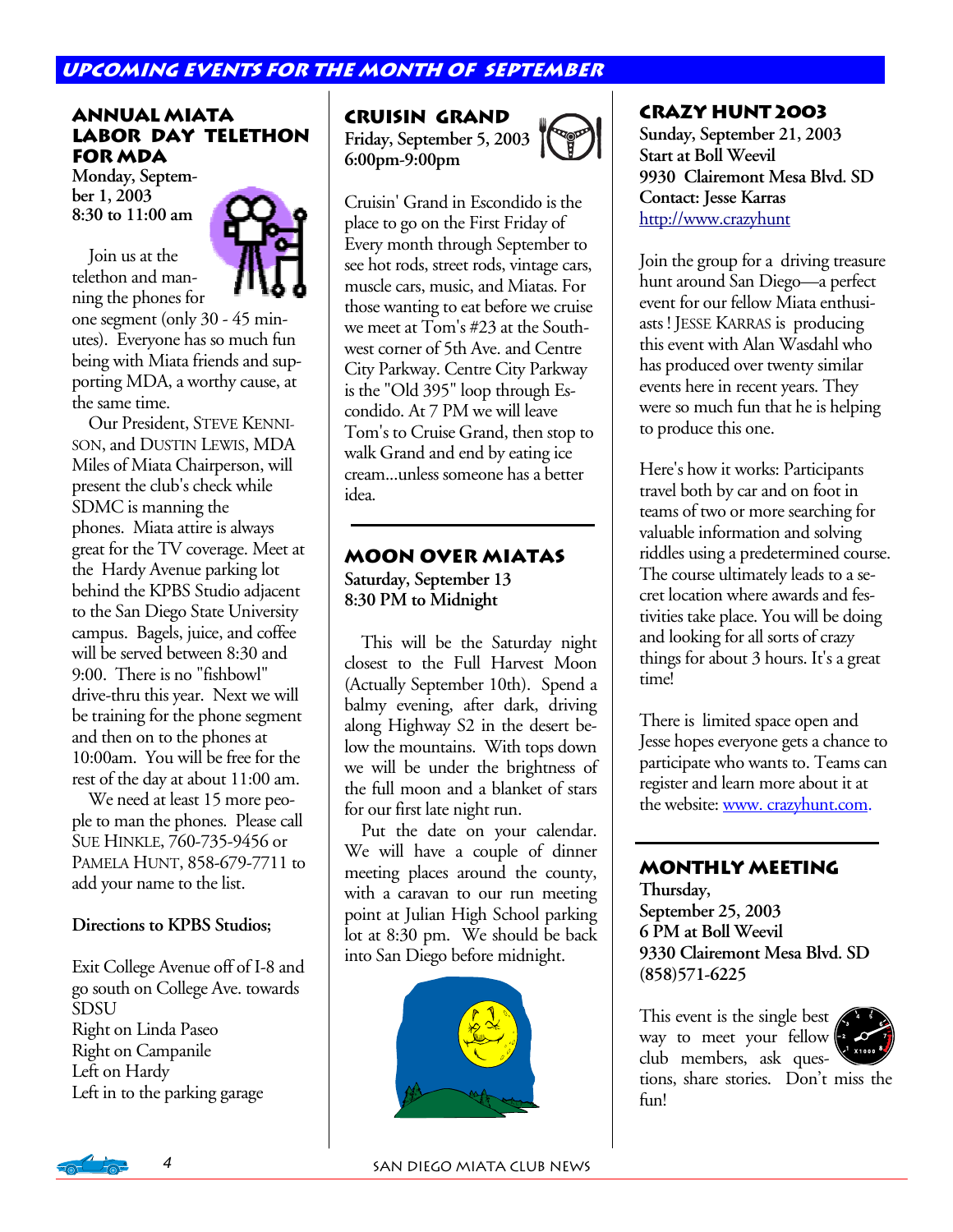#### **Surf 'N Safari '04 Prequel Run & Race**

#### **August 28 (Monthly Meeting)**



Six foam core Miata racers were auctioned. Individuals and teams of members who purchase a racer may enhance the cut out with additional signage and equipment and are expected to campaign these racers at

SDMC activities until the October 19th race date.

#### **October 19 Run to the Race**



at Mira Mesa Blvd. and Black Mt. Road, arrives at Pala Mesa Resort at 10:30 am.

#### **Tour of Surf 'N Safari '04 Resort**

10:30 to 11:30 am– Walking tour of the banquet and vendor areas, restaurants and rooms.

**Lunch** on our own at Pala Mesa Restaurant 11:30-1:30

#### **Surf N Safari '04 Prequel 250**

Original auction 6 racers will compete in an interactive, high intensity race to the finish line.

#### **Classic Speed Festival, Coronado**

**Saturday-Sunday, October 11-12, 2003**



**8:30 a.m. - 5:15 p.m. Contact: Stef Gould**  The Classic returns for its sixth year in Coronado. In the spirit of the famed

Monterey weekend, the Speed Festival will treat the San Diego area to an historic automotive weekend at the North Island Naval Air Station in Coronado. Staged on the runways and taxiways with Navy aircraft and ships

**FUTURE EVENTS** in the background, the Speed Festival will feature over 200 of the world's top racing machines on a spectator-friendly 1.6 mile course.

 Under the direction of HMSA and patterned after the worldrenowned Monterey Historic Automobile Races, the Classic will feature some of the world's premier race cars from pre-World War II sports and racing cars to historic Trans-Ams. Marques such as Aston Martin, Jaguar, Ferrari, Lotus, Porsche, Shelby along with some fine Detroit iron will take to the track.

 The paddock is open for you to wander, talk to the drivers and mechanics or take advantage of the FREE TOURS lead by very knowledgeable guides, available throughout the day!

There will be a variety of food, soft drinks and beer at the track, food sales benefit Navy charities.

#### **Tickets**

The Fun Team will be selling tickets this year, watch for details.

Car Corral at the Speed Festival Parking with the club in the Car Club Corral is free, but you must have a pass! We need a tally of how many people are interested in parking in the Car Club Corral. If you are planning on attending the Speed Festival--please let STEF GOULD (stef@miata.net) know before September 1. ONLY Miatas will be allowed to park in our section of the corral, Other Than Miatas (OTMs) will be asked to park in the (free) general parking area.

#### **Something Different**:

The Concours d' Elegance will be held at the Speed Festival with a new twist: this time called the "Classic Car Collection" opening it up to a wider variety of automobiles. On Saturday judges will tour the Car Club Corral and select five cars to be displayed in the Classic Car Collection tent on Sunday.

SAN DIEGO MIATA CLUB NEWS 5

#### **Sunday Breakfasts:**

The Fun Team will be coordinating small regional breakfasts and caravans to the race track on Sunday. STEF GOULD will coordinate the Saturday Early-Bird breakfast and WALLY STEVENS will coordinate Saturday dinner at Tent City.

#### **Tech Day in Ramona**

**Saturday, November 1** MIKE AND ROBIN FAIRCLOTH'S

16203 Oakley Rd Ramona, CA 760-789-5171

Ī



**Tech Day**: MIKE FAIRCLOTH has impact wrenches and most tools available in a five car garage. Space will not be the issue. What would you like to see done? What would you like to do to your car? Install some new toy? Some basic maintenance? Email Mike with your wishes at fairfalcon@cox.net

**Swap Meet**: Bring that Miata toy that you didn't use or a spare part. Maybe you have two of something. Swap or sell some of those kinds of things.

**Food** will be on a "feed the kitty" basis. Simple food and drink.

#### **Search for Madonna 2004**

**May 1-3, 2004 Madonna Inn, San Luis Obispo, (800) 543-9666 Saturday through Monday,** 

In order to be a 2004 Searcher there is little to do. If you want to be able



to get the room you want at the Madonna Inn, go to

www.madonnainn.com and look through the rooms. Make your selection(s) and call Barbara in group reservation. Mention the Miata Club and she will see that you are included in the group. Be prepared with more than one room choice, just in case your first choice is already taken.

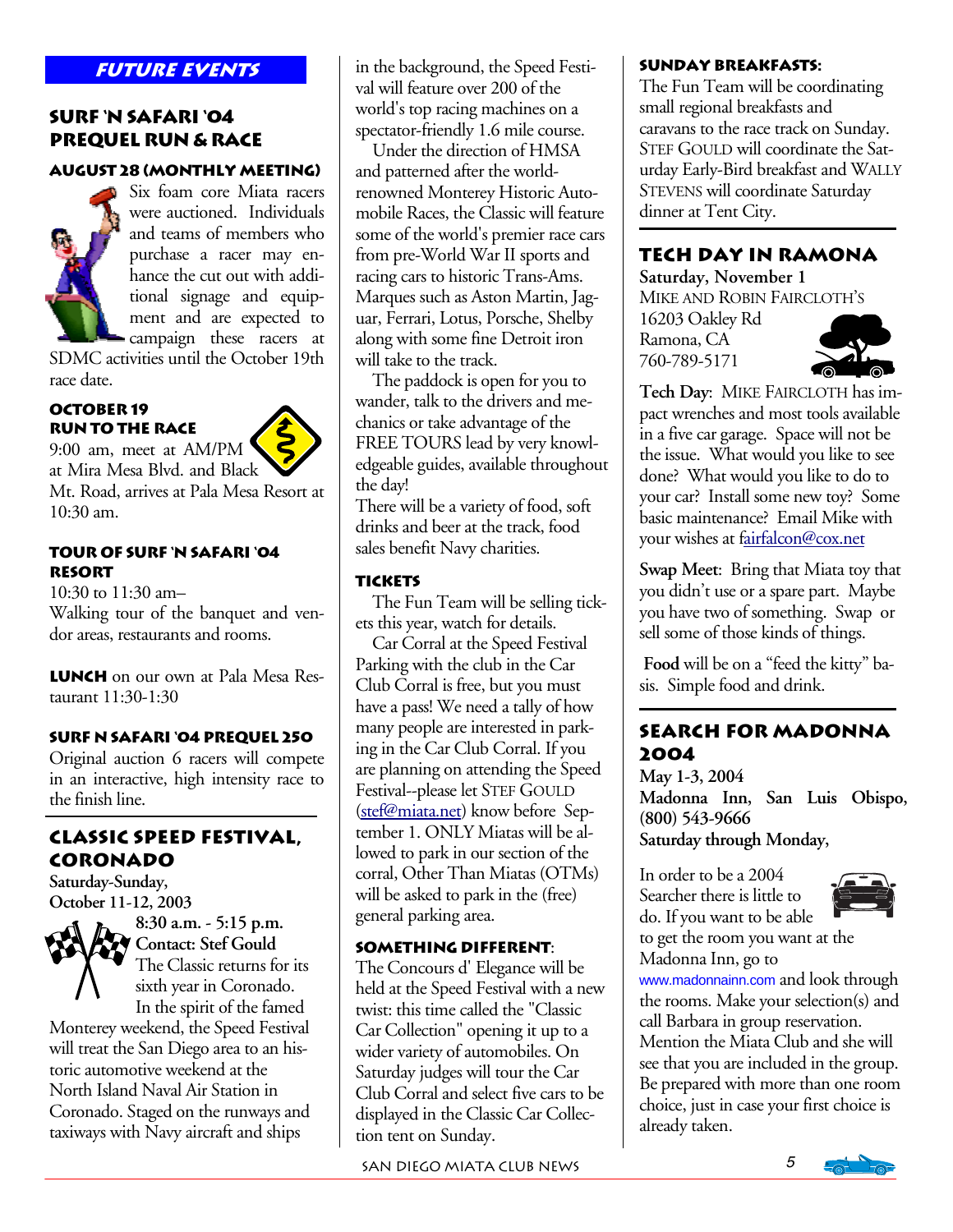#### **UPCOMING regional and national events**

#### **SOCALM Best of the Bunch IV Car Show and Charity Event**

**Sunday, September 7 10 a.m. - 4 p.m. Place: The Sonic Drive In, 1632 N. Lemon St., Anaheim, (714) 992-4500 Host: Victoria (Tori) Bakker, (714) 809-2628** 

Uh, oh - has it really been a year? Gee, I guess that it has been and it is time to start planning for our 4th annual Best of the Bunch Car Show. This year, Sonic, yes, the place where we have our Sunday President Socials, has offered to host this year's event. There is plenty of room with lots of good food to go along with our beautiful cars.

 This year, a portion of our proceeds will benefit the families of our Military reservists who are either overseas at this time or have been called up for national security duty. In these times of uncertainty, we need to make sure to take care of those who are giving their lives to protect all of us.

 So go out there and make your beauties all shiny and new and make sure to get your registration in early so that on the actual day of the event chaos doesn't reign supreme.

 The registration fee for SDMC members is \$15, not \$45 as the registration form would seem to indicate. When registering, merely write SDMC member on the registration form and send them \$15.

*Directions:* Find your way to the 91 freeway in Anaheim (4 miles east of the 5 freeway and 4 miles west of the 57 freeway). Exit at LEMON STREET and turn north. The Sonic is on the right (east) side of the street.

#### **SAMOA Scrabble™ Scramble**

**September 26-28 Sierra foothills of Northern California Contact: Genny Paauwe,**  genny@bobshome.org

The SACRAMENTO AREA MIATA OWNERS ASSOCIATION and Mazda North America invite you to play in the Sierra foothills of Northern California. Enjoy a weekend filled with fun, games, and fantastic scenery on roads that were paved for Miatas. This event is limited to 44 cars, so register now! Ī

**Viva Mazda! All-Mazda National Event October 2-5 Las Vegas, Nevada** 



This historic event marks the first time all Mazda models will come together at a national event, combining their people power and resources to make for a spectacular car show as well as track event. It will be great to have a large group of RX-8 owners there as the newest Mazda model. Ticket price: \$140/person. The event will include a lavish kickoff party and buffet dinner with entertainment on Thursday, poker runs, a live concert by Al Jardine (founding member of The Beach Boys) and his band, and banquet awards brunch. Track events at Las Vegas Motor Speedway will be \$35

extra. Purchase tickets and keep track of updates to the event online at:

www.mazdaevents.com/vivamazda

Call Tuscany Hotel-Casino for room reservations (877) 887-2261. Rates are \$60/night for Thursday and \$90/ night for Friday and Saturday-Reservation Code is MAZDA EVENTS.

#### **Events Don't Just Happen!**

You have probably noticed that the SAN DIEGO MIATA CLUB is an active bunch of enthusiasts. In the past year we have cruised Grand, visited the Getty Museum, driven the Streets of Willow race track, been in parades, autocrossed, picnicked, had tech days, and more.

 The easiest way to explain how an event occurs is to say that someone says to himself, "I am going to get in my Miata and go (insert what you enjoy here), and I am going to invite my Miata friends to join me." The next step is to call STEVE WAID, our events coordinator, and ask him to assist you in getting the invitation out. Steve is available at (760) 432- 0727 or events@sandiegomiataclub.org.

 If you want to earn the always desirable SAN DIEGO MIATA CLUB magnetics in your car color, then the only requirement is that the event be a driving event. Ask the club to join you the next time you plan to do something fun. You'll enjoy yourself even more when you have fellow Miataphiles along for the ride!



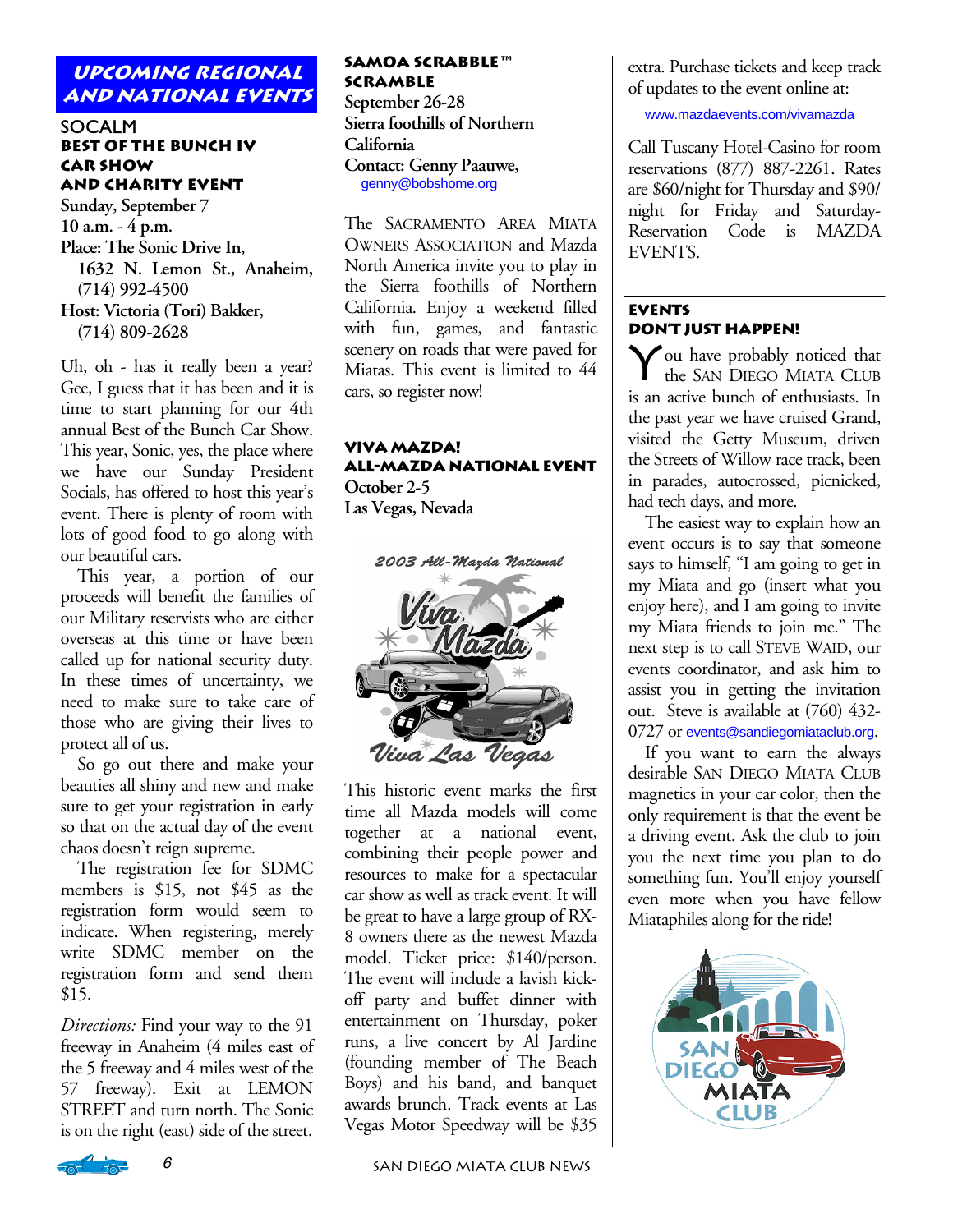#### **member profile**



#### **Jack and Sue Hinkle**

ometimes the sight of a cute little sports car can simply overpower rational thinking in other areas of one's life.

 Such was the case in 1971 when a smiling JACK HINKLE brought home a shiny TR6, only to find a frowning SUE HINKLE asking, "Well, where is the baby going to sit?" Oh, I forgot," said a sheepish Jack., who then turned to his fatherly mode and got a Volvo.

 But when their son was old enough, they jumped right back into sports cars in 1993 with a Red C package Miata. Both Jack and Sue have a life-long love of fun cars. "I've always been an adrenalin junkie, whether it was climbing the steepest hill I could find in a jeep or flying off a dune in a sand rail at night or tearing up the twisties in a Miata or doing 130 on a dippy desert road in a TT," says Jack. "I'm thankful that I have Sue to keep me semi-grounded and safe during these times".

 One of the first unofficial SDMC tech days was at the Hinkle house, and Jack got help from folks like AN-THONY WILDE, ELLIOT SHEV, AND VOODOO BOB putting in the cold air induction, header, springs, and shocks. Recently TED KESSLER helped Jack install a roll bar. Jack enjoys doing the work on the Miata, as well as his OTM toy, an Audi TT they bought three years ago.

 The Miata was to be Jack's daily driver until he accepted a job in Boston. Sue and their son took a long trip to Boston to relocate, and then common sense took over and they decided to stay in California. Since Jack's work in customer service takes him regularly all around the world, where the family calls home did not matter much.

 The Hinkles joined SDMC in August of 1996. Sue has held a number of positions, including being a tireless worker for Surf N Safari 99, and currently serving as Secretary. Entering the 93 Classic Red Miata in the Best of the Bunch Car Show and winning Best Street Prepared 93 opened the door for Sue to obtain her current job – Director of Member Sales and Service with Affinity Development Group which works with various car clubs and other organizations.

 Jack and Sue enjoy taking long vacations in their Miata, like to Dallas for the 10th Miata anniversary

which they coupled with side trips including a week up the California and Oregon Coast. They plan a touring trip sandwiched around the Viva Las Vegas Event in October.

 The Hinkles have been members of several other clubs, but say none can compare to SDMC. "We have made so many great friends who have become part of our family," Jack says "Surprisingly I find the TT staying in the garage while we're out driving the Miata at club events." Sue adds "I've come to realize there is more to owning a sports car than the car itself. We both belong to a number of organizations, and volunteering is a large part of our lives".

 One group they support strongly is the Muscular Dystrophy Association. Sue is on the Executive Committee for MDA, and has served as President and Vice President in the last five years. Jack and Sue have been a major force in SDMC's seven annual runs "Miles of Miatas for MDA" which have raised nearly \$50,000. This year's run garnered enough funds to send eight kids with disabilities to MDA camp. It's not only the camp experience for the youngsters, but a welcome respite for Mom and Dad who have 24/7 duties with their disabled children.

 "It is truly heart warming to see how our Miata friends jump in to help in every way," says Jack. "They are good people."

*Editor's note: To be included in our*  adopted when only five days old, had *ongoing series of Member Profiles,*  an active and fairly routine life until age 10, when he was diagnosed with<br>the muscular disorder Friedricks *summary and e-mail it to:*  Ataxia. Jason has used his walker while earning two college degrees. The first Miles of Miatas for MDA was organized by Mark Booth, when he learned that the Hinkle's son, Jason, was afflicted. Jason, who was age 16, when he was diagnosed with

*This year Jack and Sue celebrate* their 36th wedding anniversary. And *We want to be able see your face. —*  you can bet the Miata is a big part of *Your photo will be returned.* it. -TOM SPRAGUE

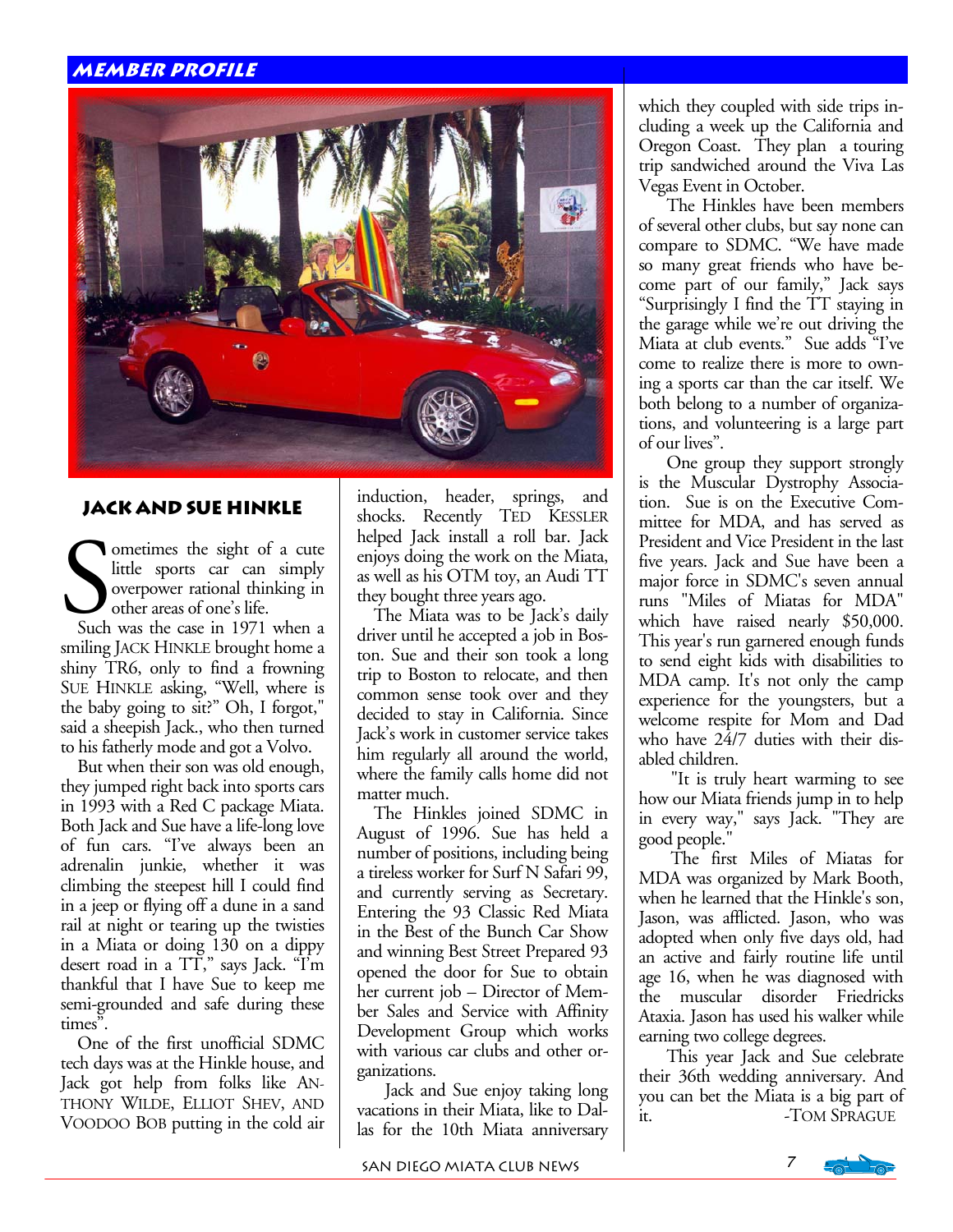#### **7th Annual miles of Miatas for MDA**

The 7<sup>th</sup> Annual "Miles of Miatas" for MDA<br>was a great success. Our hardy gang of<br>twenty-five cars braved the heat to meet at was a great success. Our hardy gang of Grossmont Center Mall in La Mesa on Saturday morning. There we were treated to bottled water, fresh fruit and bottled iced coffee drinks all courtesy of MDA, also let's not forget about all those delicious doughnuts provided by SUE HINKLE. People got a chance to socialize, compare cars and purchase raffle tickets for some of the wonderful prize donations. I would also like to say how wonderful it was to see PAM HUNT returning to the crazy world of Miata people. Welcome back, beautiful! As we were preparing to leave the mall, one of our members got a flat tire in the parking lot so we patiently waited while he had it patched at a near by tire shop. Once that was taken care of, we pointed the gang East for some great country roads. Jack Hinkle ran sweep to ensure no one got misplaced and of course to provide classy, sophisticated social commentary.



The run took us through Mt. Helix, Rancho San Diego, Dulzura, Potrero, and Pine Valley, touched the Julian area and ended in Jamul. I think everyone was extremely happy to turn into the rest stop about half way through the day. Everyone was chugging water and other drinks like there was no tomorrow. We were all a little tired of sitting in that hot driver's seat too. Fortunately for me, my navigator, Sarah Hunt (Pam & Dave's daughter and one of my best friends) was tired of being navigator and graciously accepted the job of leading the last half of the run! So Sarah piloted the gang towards Jamul and the wonderful dinner that waited there.

Around one-thirty the hot and anxious line of Miatas was led down the driveway and to the fantastic time waiting for them. We lounged around in the shade until our energy came back, but when it came back it came back strong for most. SUE HINKLE declared we needed a wake up and started mixing rum, and fresh bananas & a few other things to make up fresh banana smoothies. Joe Zizzo the caterer was serving his delicious meal while ROZ AND BARB TEMPLETON started slicing the cake. We also had special guest Jason Hinkle in attendance for dinner. Sarah and I had someone to talk to and drive crazy. Once dinner was finished, can you guess who was first in line for ice cream and cake? That right, it was Art! And where were the run leaders throughout all of this? Right again, sitting on their rears!

After dinner the raffle finally took place! We had so many wonderful prizes this year no one was disappointed! Just about everyone won something. Perhaps the top two winners were Barb Templeton who won an all Aluminum Performance Radiator and Laurie Patton who won a new Robbins top with window and free labor to install it! However, Barb struck a deal with Laurie and ended up with the top, too! After that raffle people started making their way west and onto cooler climates. It was a great day for all I dare say. A few people stayed behind to help clean up and to just hang out. Jason Hinkle and I ditched the rest of the gang so he could take a spin in the DeLorean.

 A few thanks are definitely in order for this huge event to happen! I would like to thank SUE HINKLE for her guidance throughout this entire event, Jack Hinkle for running sweep, BARB TEMPLETON AND PAULA KENNISON for helping set up, BRUCE AND DEBBYE LEWIS for opening their home and setting up, ROZ SCOTT for jumping in and working during dinner, Joe Zizzo for providing that wonderful meal, Sarah Hunt for being a great navigator and leading her first run ever, Stacy from MDA who perfectly executed her tasks for her first Miles of Miatas event and a huge thanks to all our donating vendors!!!! I couldn't have of done this event without any of you guys, thank you for all you did! Let's see if we can make next years 8<sup>th</sup> Annual "Miles of Miatas" even better. See you there!!!!

-DUSTIN LEWIS



8 SAN DIEGO MIATA CLUB NEWS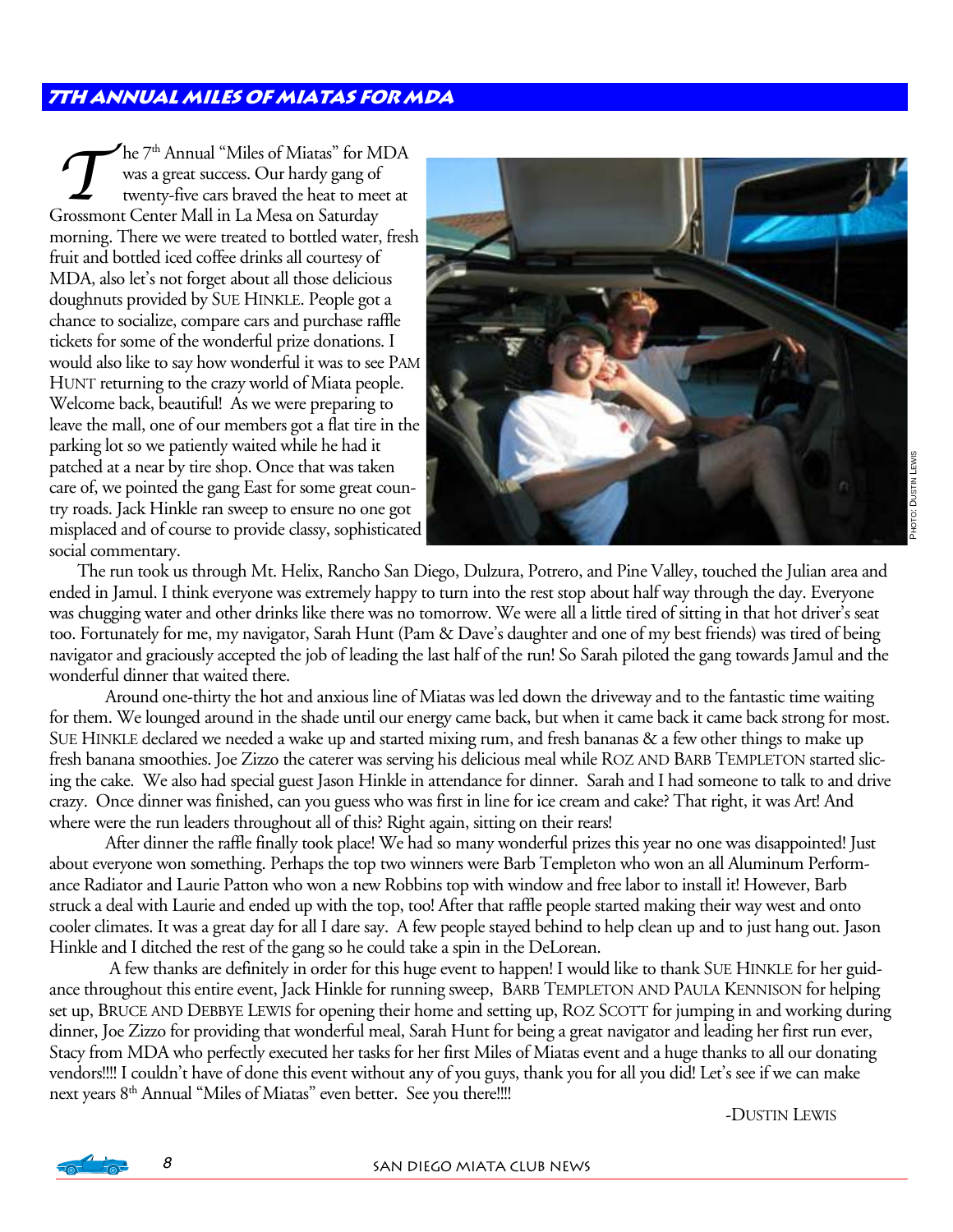#### **DONATING VENDORS for this years MDA raffle:**

 Dave Turner Motorsports Jim's Upholstery Dennstedt's Auto Repair Miata Magazine Geri's Bazaar Moss Motorsports Borla Zizzos Restaurant AWR Racing Thompson Automotive Mazda Racing Beat Miatfun.Net (Tom & Marna Wood)





#### **Freedom festival**

O n Friday July 25 seven members of the SAN DIEGO MIATA CLUB volunteered their time to an event honoring the Navy men and women who served in Operation Iraqi Freedom and their families. STEF GOULD was asked to assemble a small group of race and show Miatas in a week for this one-time-only event sponsored by the U.S. Navy Morale, Welfare & Recreation program (MWR) in conjunction with the Chrysler Classic Speed Festival. A message was sent to the membership via email and quickly PHIL DAOUST, DENNIS DIDIER, ART HAMILTON, KEVIN HAYWOOD, LAURIE PATTON, STEVE ROBBINS, AND STEF GOULD volunteered to spend the day at the Freedom Festival showing our Miatas and talking to the men and women of the U.S. Navy. -STEF GOULD